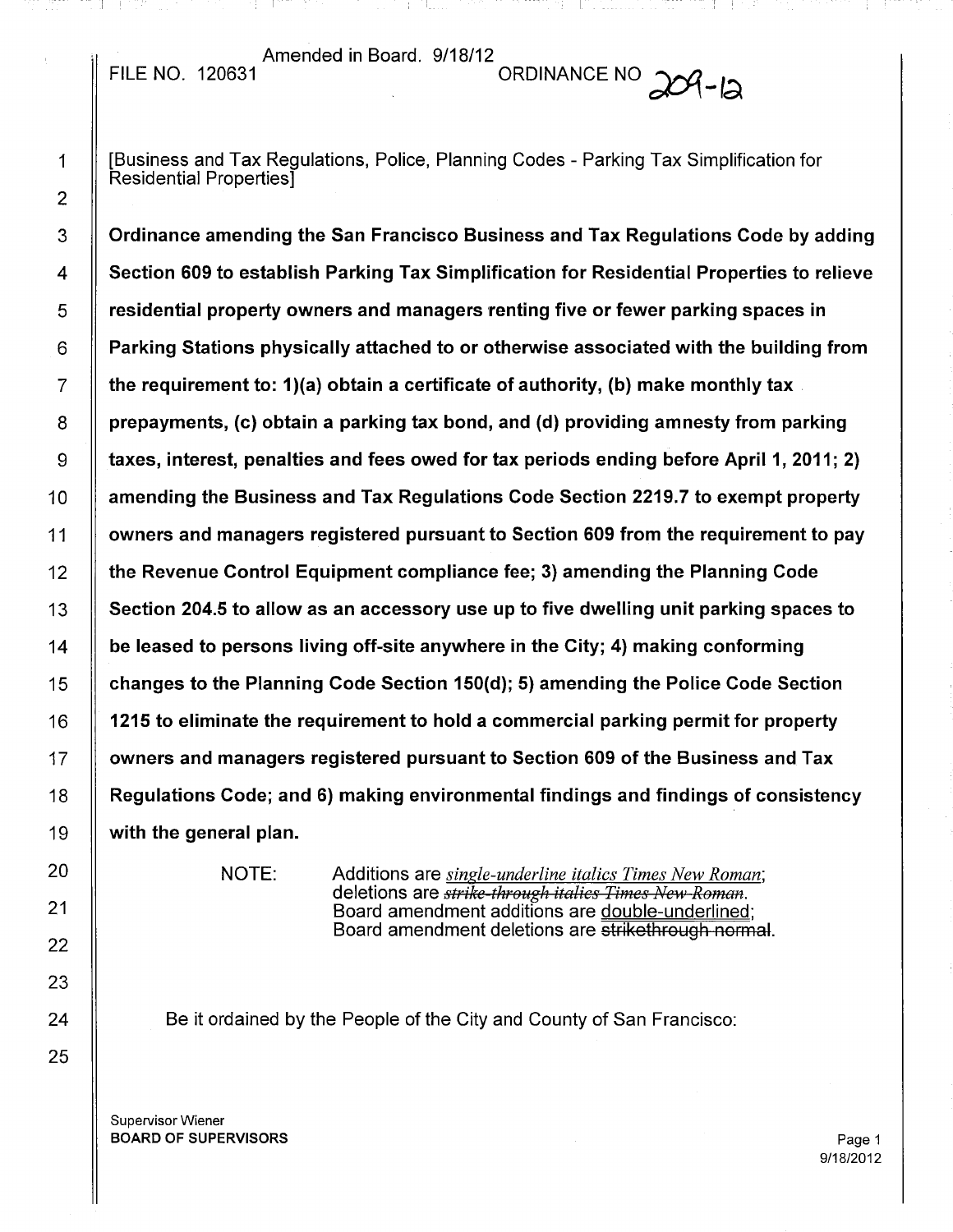## 1 Section 1. FINDINGS.

2  $\parallel$  (a) The Planning Department has determined that the actions contemplated in this 3 | Ordinance comply with the California Environmental Quality Act (California Public Resources 4 Code Section 21000 et seq.). Said determination is on file with the Clerk of the Board of 5 Supervisors in File No. 120631 and is incorporated herein by reference.

6 || (b) Pursuant to Planning Code Section 302, this Board finds that the Planning Code  $7 \parallel$  amendments will serve the public necessity, and welfare for the reasons set forth in Planning 8 Commission Resolution No. 18697 and the Board incorporates such reasons herein by 9 Freference. A copy of Planning Commission Resolution No. 18697 is on file with the Clerk of 10 **the Board of Supervisors in File No. 120631.** 

11 | (c) This Board finds that these amendments are consistent with the General Plan and 12 with the Priority Policies of Planning Code Section 101.1 for the reasons set forth in Planning 13 | Commission Resolution No. 18697, and the Board hereby incorporates such reasons herein 14 | by reference.

16 Section 2. The San Francisco Business and Tax Regulations Code is hereby amended  $17$   $\parallel$  by adding Section 609, to read as follows:

*18 SEC. 609. PARKING SPACE OCCUPANCY TAXSIMPLIFICATIONFOR RESIDENTIAL 19 PROPERTIES*

*20 (a) Findings.*

21 (l) *San Francisco's parking tax generates revenue for the City's general fund. which in 22 turn funds the provision ofmany vital services for residents.*

23 (2) *Any person who rents parking space in a Parking Station, as defined in Article* 9 *of 24 the Business and Tax Regulations Code, must collect parking tax from the individual parking the car*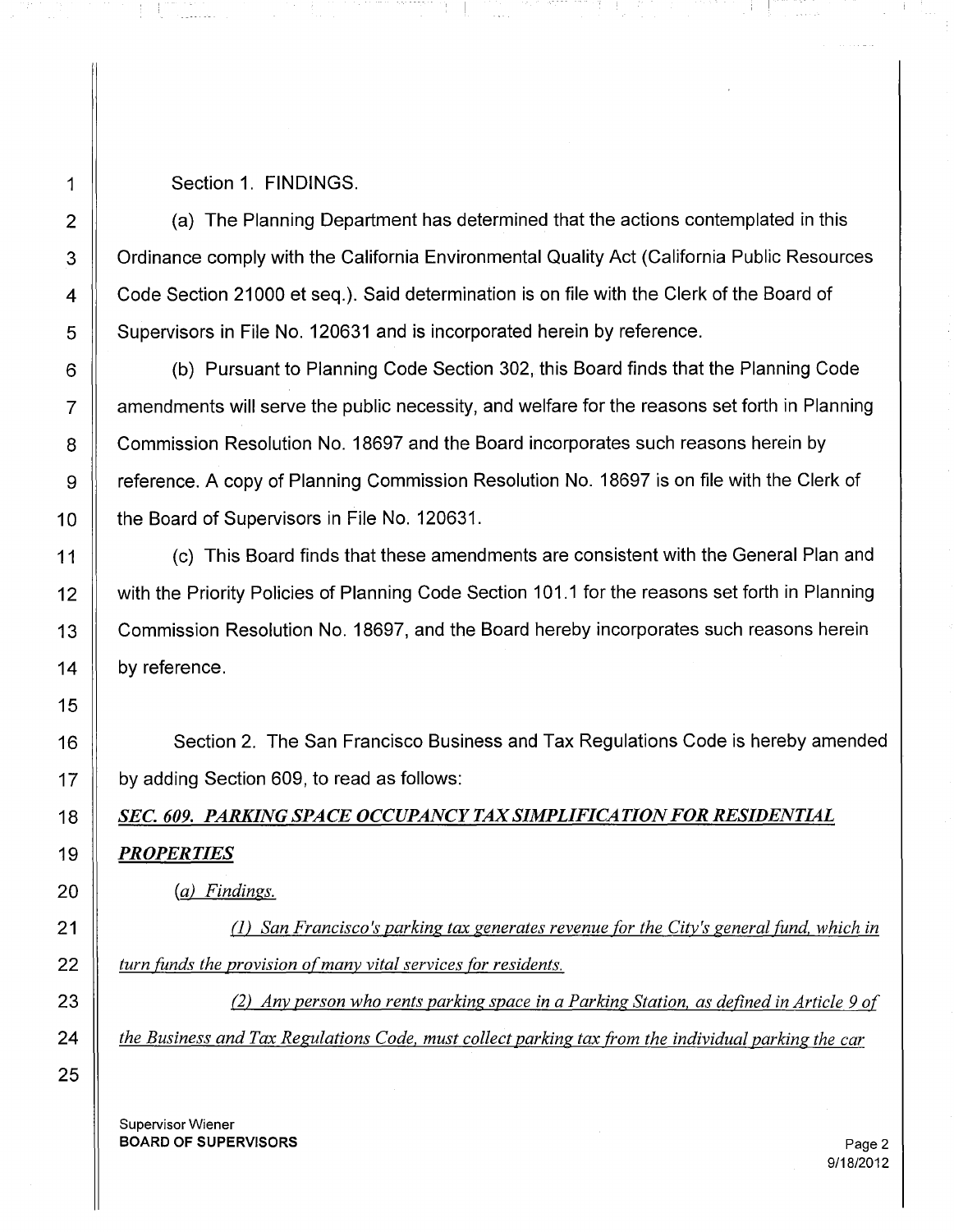*and remit it to the City. Current City law treats large commercial operators ofgarages and small property owners the same for purposes of this tax.* 

an member 1945.<br>Sebagai

a mangalang

 (3) *It is estimated that hundreds, ifnot thousands, ofsmall property owners rent at least* 4 one parking space to non-residents, but do not register with the City or collect and remit parking tax.

(4) *Many small property owners are ignorant ofthe legal requirements.*

(5) *Some small property owners may wish to comply with the law, but (ear substantial*

*tax liabilities, including penalties and interest, and therefore, do not come forward.*

 $+1$ 

(6) *The City desires to maximize the collection ofrequired taxes.*

 (7) *Therefore, in order to encourage small property owners to come forward, to register with the City, and to start collecting parking tax, this Ordinance will forgive taxes owed* earlier than  $\parallel$  24 months prior to the effective date of the Ordinancefor tax periods ending before April 1.

 $12 \parallel 2011$ .

 (8) *The Board ofSupervisors finds that by providing a period ofamnesty and bv simplifying the registration process, many small property owners will begin to comply with the law, resulting in an overall increase in tax revenue remitted to the City.*

 *(b) Notwithstanding any other provision ofthis Code, the owner or manager ofa residential* 17 | building, that operates a Parking Station that is a part of the residential building and, is located on the *same parcel, or within 50 feet ofthe property line ofthe building. shall be relievedofcertain requirements for Parking Stations as enumerated below, provided the owner or manager meets all of the requirements ofand registers under Subsection (c) below.*

*The aforesaid building owner or manager:*

 (l) *Shall not be required to obtain a certificate ofauthority from the Tax Collector* 23 | pursuant to Article 6, Section 6.6-1(a) or to execute a bond pursuant to Section 6.6-1(h), or to comply *with any requirement to obtain insurance to operate a Parking Station.*

Supervisor Wiener BOARD OF SUPERVISORS **Page 3**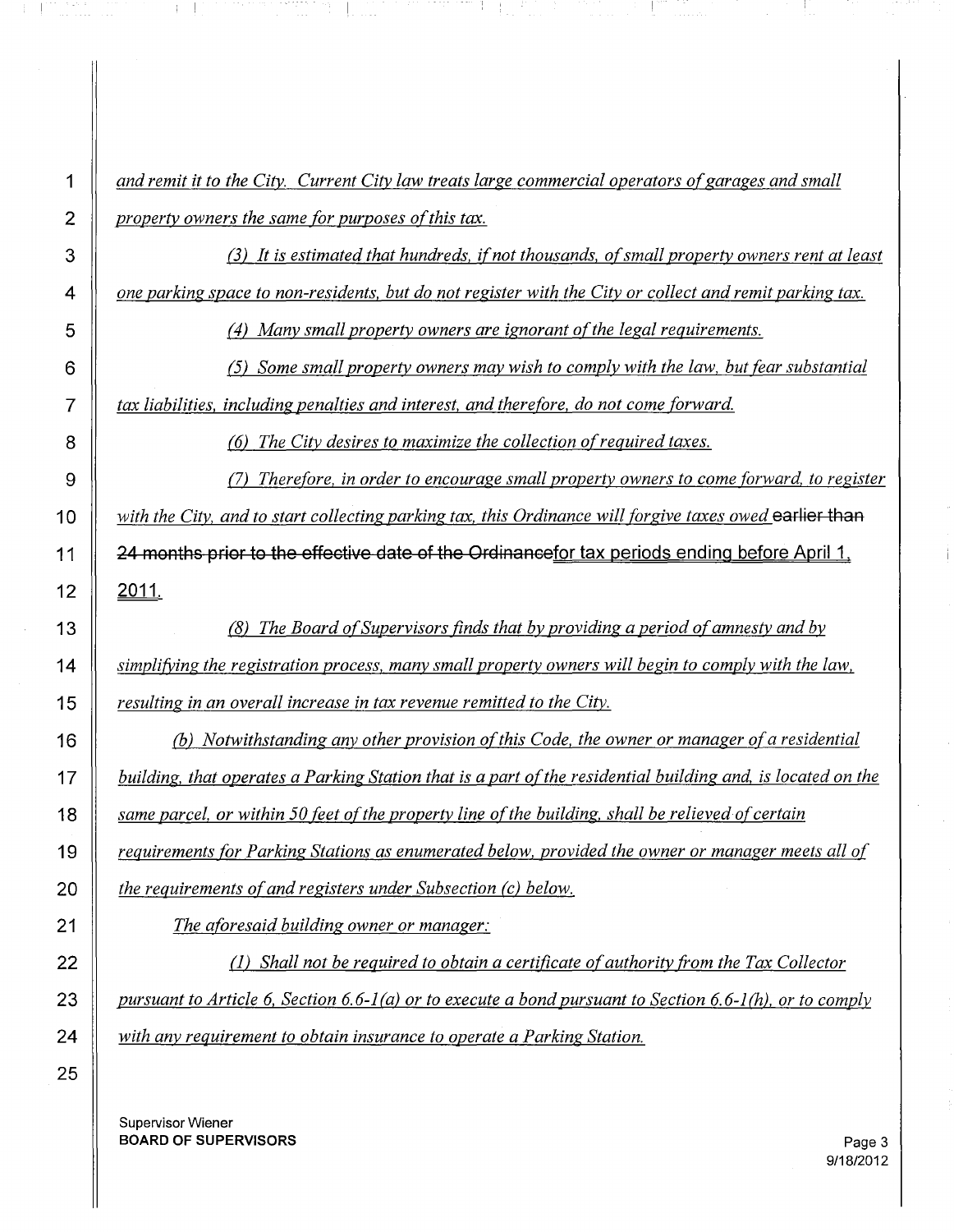| 1              | (2) Shall not be required to make monthly tax prepayments pursuant to Section 6.9-                                   |
|----------------|----------------------------------------------------------------------------------------------------------------------|
| $\overline{2}$ | $\underline{3}(a)(1)$ , provided that the gross revenues of the Parking Station from Rent collected from individuals |
| 3              | that do not reside at the property do not exceed \$4,000 in a quarterly reporting period or \$15,000                 |
| 4              | annually. At any time that the gross revenues of the Parking Station from Rent exceed \$4,000 during                 |
| 5              | any quarterly reporting period, the building owner or manager must report and file monthly tax                       |
| 6              | prepayments as required by Section 6.9-3(a)(1) beginning with the following month.                                   |
| 7              | (3) Is registered under Subsection (c) below, and if eligible for parking tax                                        |
| 8              | simplification for a specific Parking Station, shall not be required to pay the Revenue Control                      |
| 9              | Equipment Compliance Fee in Article 22, Section 2219.5 for that Parking Station.                                     |
| 10             | (4) Shall not be required to hold a commercial parking permit under Section 1215(b) of                               |
| 11             | the Police Code.                                                                                                     |
| 12             | (c) In order to be eligible for the relief authorized under this Section, the building owner or                      |
| 13             | manager must register for relief using a simple form prescribed by the Tax Collector for that purpose,               |
| 14             | and provide information required by the Tax Collector. The owner or manager shall demonstrate to                     |
| 15             | the satisfaction of the Tax Collector that the residential property and Parking Station rentals meet all             |
| 16             | of the following requirements:                                                                                       |
| 17             | $(1)$ No more than 5 spaces in the Parking Station are rented to individuals who do not                              |
| 18             | reside at the residential property.                                                                                  |
| 19             | (2) Spaces are rented to individuals who do not reside at the property on a monthly                                  |
| 20             | basis only.                                                                                                          |
| 21             | (3) The building owner or manager complies with the Revenue Control Equipment                                        |
| 22             | requirements in Article 22, Section 2207.                                                                            |
| 23             | (4) Total gross receipts from the rental of parking space to individuals who do not                                  |
| 24             | reside at the property does not exceed \$4,000 in any quarter or \$15,000 annually.                                  |
| 25             | (d) In addition, the owner or manager must:                                                                          |
|                |                                                                                                                      |

I START THE REPORT OF THE REPORT OF THE REPORT OF THE REPORT OF THE REPORT OF THE REPORT OF THE REPORT OF THE<br>International control of the report of the report of the report of the report of the report of the report of t

Supervisor Wiener **BOARD OF SUPERVISORS** Page 4

**4 또** 

 $\mathcal{L}(\mathcal{L}^{\mathcal{L}})$  and the contract of the set of the set of the set of the set of the set of the set of the set of the set of the set of the set of the set of the set of the set of the set of the set of the set of th

 $\frac{1}{2}$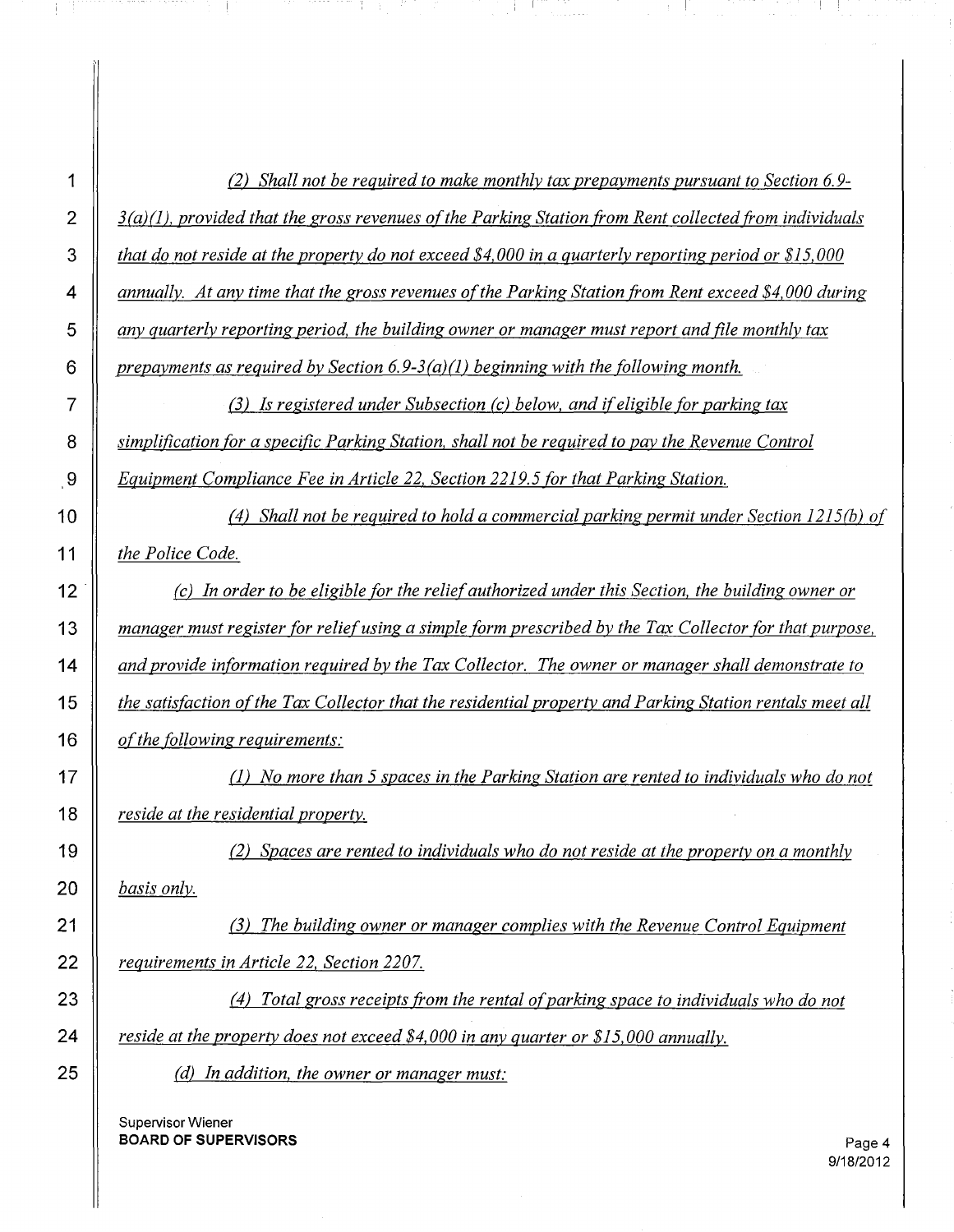(l) *Maintain documents and records ofall parking transactions in a manner acceptable to the Tax Collector. Such documents and records must objectively substantiate any reliefclaimed under this Section and be provided to the Tax Collector or designee upon request.*

 (2) *Timely file with the Tax Collector annually a parking space occupancy tax return,* 5 | regardless of the amount of tax liability shown on the return. All returns shall be filed by the due date *set forth in Article* 6 *ofthe San Francisco Business and Tax Regulations Code.*

 (3) *Any owner or manager who makes a material misrepresentation in a registration or*  $\parallel$  fails to amend a registration within 7 days of a material change or who fails to comply with a rule or 9 | regulation promulgated by the Tax Collector in a timely manner shall, in addition to any other liability  $\parallel$  that may be imposed under the provisions of this Article, be ineligible to claim relief under this Section.

 *(e) The Office ofthe Treasurer and Tax Collector may adopt forms, rules and regulations regarding the reliefprovided under this Section. The Tax Collector shall verify whether the applicant is entitled to the Parking Tax Simplification under this Ordinance.*

(f) *Amnesty.*

 (l) *The building owner or manager who registers for reliefunder this Section between January* I, *2013 and June 30. 2013 and satisfies the eligibility requirements established in Subsections*  $\begin{bmatrix} 17 \end{bmatrix}$  609(b) and (c) of this Article shall be eligible for amnesty from all fees, penalties and interest for 18 | failure to report and remit parking space occupancy tax due and payable prior to June 30, 2013 and  $\parallel$  shall, in addition, be eligible for amnesty from all **taxes for failure to report and remit**-parking space *occupancy taxes for the tax periods ending before April* 1, *2011. with the following exceptions:*

 *(i) The Tax Collector may not waive any liability owed as a result ofany jeopardy determination served on the taxpayer or other person determined to be liable pursuant to Article* 6, *Section* 6.12-1 *ofthis Code or any audit deficiency determination that has been reduced to a written notice of deficiency determination and served on the taxpayer or other person determined to be liable pursuant to Article* 6, *Section* 6.11-2 *ofthis Code prior to the effective date o[this Ordinance.*

Supervisor Wiener **BOARD OF SUPERVISORS** Page 5

M H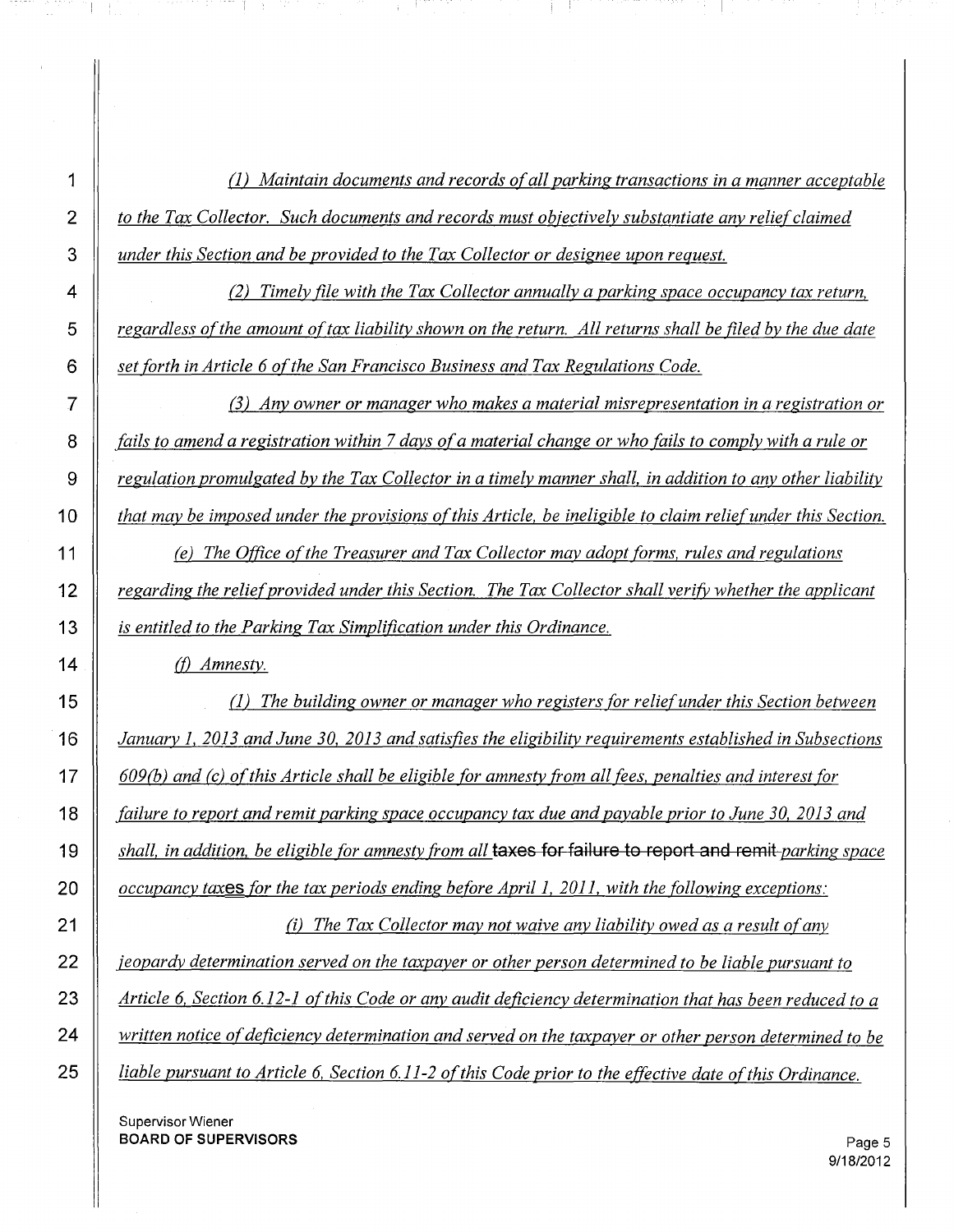vi) *The Tax Collector shall not waive, under the authority o[this Article,* 2  $\parallel$  liabilities that the City has sought in any civil tax collection litigation commenced by the Tax Collector *prior to the commencement ofthe amnesty application period.*

I !

 (2) *The Tax Collector shall waive all taxes, fees, penalties and interest owed for delinquent remittance ofparking space occupancy taxes owed under the provisions QiArticles* 6 *and 9 o[the Business and Tax Regulations Code, but forgiven under this Section 690(0, without need to make the findings required under Section* 6.17-4.

 (3) *The Tax Collector shall waive all fees, penalties and interest owed for failure to collect and/or remit parking space occupancy taxes under Article* 22 *and Sections* 6.17-1, 6.17-2, *and* 6.17-3 *ofthis Code.*

 (4) *No proceeding to suspend or revoke a business registration certificate pursuant to Section* 6.6-1 *o[this Code shall be initiated based on an owner's or manager's failure to collect or remit parking space occupancy taxes for which the Tax Collector has granted amnesty.*

 (5) *No administrative proceeding or civil or criminal action on behalfo[the City and* 15 | County of San Francisco shall be brought against an owner or manager for any tax period for which *the Tax Collector grants amnesty based upon the nonreporting. under-reporting, failure to remit parking space occupancy tax or the nonpayment ofor failure to remit any taxes owed under the provisions of Article 22 of this Code.* 

 (6) *I[the Tax Collector determines that the person registering for reliefunder this*  $\parallel$  Section is delinguent in any taxes, fees or penalties owed to the City and County of San Francisco other *than the parking tax, that person shall be ineligible to claim the reliefunder this Subsection(O.*

 **Section 3. The Business and Tax Regulations Code is hereby amended by amending Section 2219.7 to read as follows:**

## **SEC. 2219.7. EXEMPTIONS.**

Supervisor Wiener **BOARD OF SUPERVISORS** Page 6

9/18/2012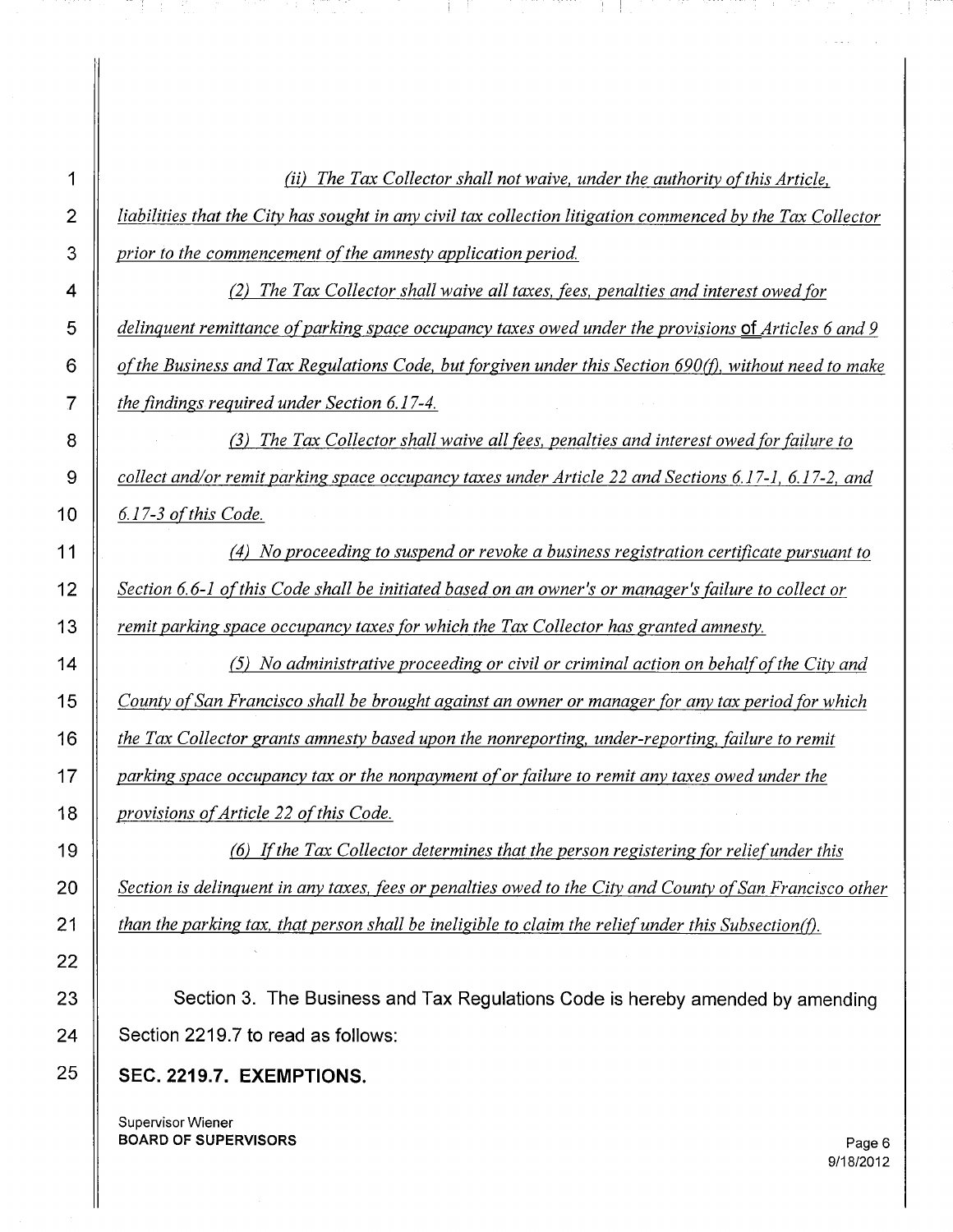(a) **Exemption.** The Fee shall not apply to any Parking Station that is exempt from the requirements of Article 22, pursuant to Section 2202;-, *or that is registered and eligible for parking tax simplification, pursuant to Article* 9, *Section 609 ofthe Business and Tax Regulations Code.*

 (b) **Inspection and Audit.** The Tax Collector may inspect or audit any claim for **EX** exemption from the Fee to determine whether or not the Parking Station is exempt from the  $6 \parallel$  Fee.

 (c) **Notice of Change in Status.** Any Operator who claims an exemption to Fee 8 | payment must notify the Tax Collector in writing within 10 days of when that Parking Station 9 | no longer qualifies for the exemption, if applicable.

 (d) **Penalties for Establishments That Falsely Claim to Qualify for Exemption.** 11 Any Operator that claims an exemption and is found by the Tax Collector not to be entitled to **the exemption and to have falsely claimed the exemption without reasonable grounds,** 13 | Operator shall be subject to a penalty of \$100. The Tax Collector may impose the penalty by 14 | written citation. Any Operator that disputes the Tax Collector's determination under this  $\parallel$  Section may appeal to the Tax Collector in writing according to the provisions of Article 6, **Section 6.19-8.** 

18 Section 4. The Planning Code is hereby amended by amending Section 150 to read as follows:

## **SEC. 150. OFF-STREET PARKING AND LOADING REQUIREMENTS.**

 (a) **General.** This Article 1.5 is intended to assure that off-street parking and loading  $\parallel$  facilities are provided in amounts and in a manner that will be consistent with the objectives  $\parallel$  and policies of the San Francisco General Plan, as part of a balanced transportation system  $\parallel$  that makes suitable provision for walking, cycling, public transit, private vehicles, and the 25 | movement of goods. With respect to off-street parking, this Article is intended to require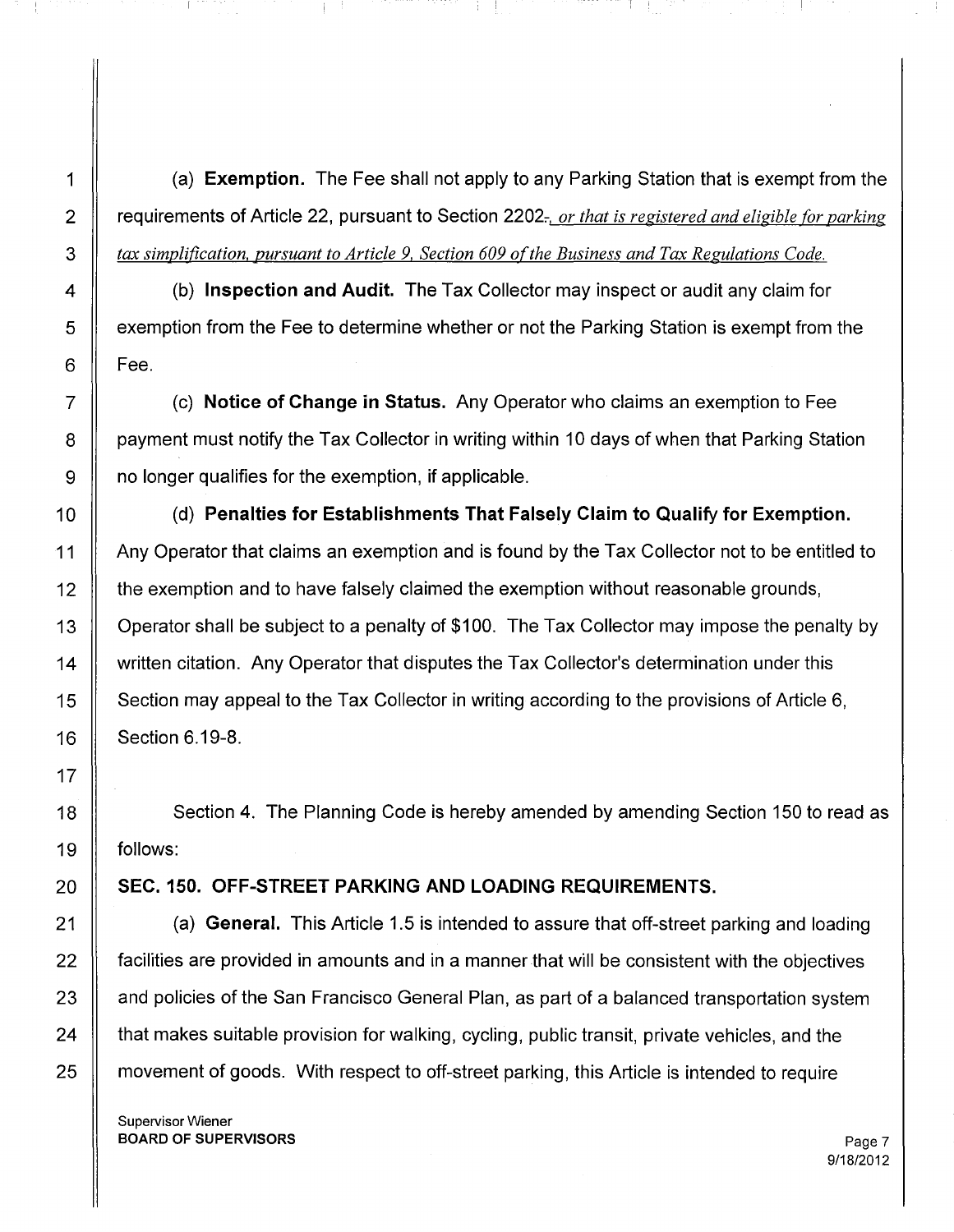1 facilities where needed but discourage excessive amounts of automobile parking, to avoid 2 | adverse effects upon surrounding areas and uses, and to encourage effective use of walking.  $3 \parallel$  cycling, and public transit as alternatives to travel by private automobile.

4 (b) **Spaces Required.** Off-street parking and loading spaces, according to the 5 | requirements stated in this Article 1.5, shall be provided for any structure constructed, and any  $6 \parallel$  use established, whether public or private, after the original effective date of any such  $7 \parallel$  requirement applicable to such structure or use.

8 (c) **Additions to Structure and Uses.**

 $\pm$ 

9 (1) For any structure or use lawfully existing on such effective date, off-street 10 | parking and loading spaces need be provided only in the case of a major addition to such 11 structure or use, and only in the quantity required for the major addition itself. Any lawful 12 deficiency in off-street parking or loading spaces existing on such effective date may be 13 **carried forward for the structure or use, apart from such major addition.** 

14 | (2) For these purposes, a "major addition" is hereby defined as any 15 enlargement, alteration, change of occupancy or increase in intensity of use which would 16 **ignt** increase the number of off-street parking spaces required for dwelling units by two or more 17 Spaces; which would increase the number of off-street parking spaces required for uses other 18 **than dwelling units by at least 15 percent or by at least five spaces, whichever is greater; or** 19 | which would increase the requirement for off-street loading spaces by at least 15 percent.

20 || (3) Successive additions made after the effective date of an off-street parking or 21 | loading requirement shall be considered cumulative, and at the time such additions become 22 **a** major in their total, off-street parking and loading spaces shall be provided as required for  $23$  | such major addition.

24 (d) **Spaces to be Retained.** Once any off-street parking or loading space has been 25 | provided which wholly or partially meets the requirements of this Code, such off-street parking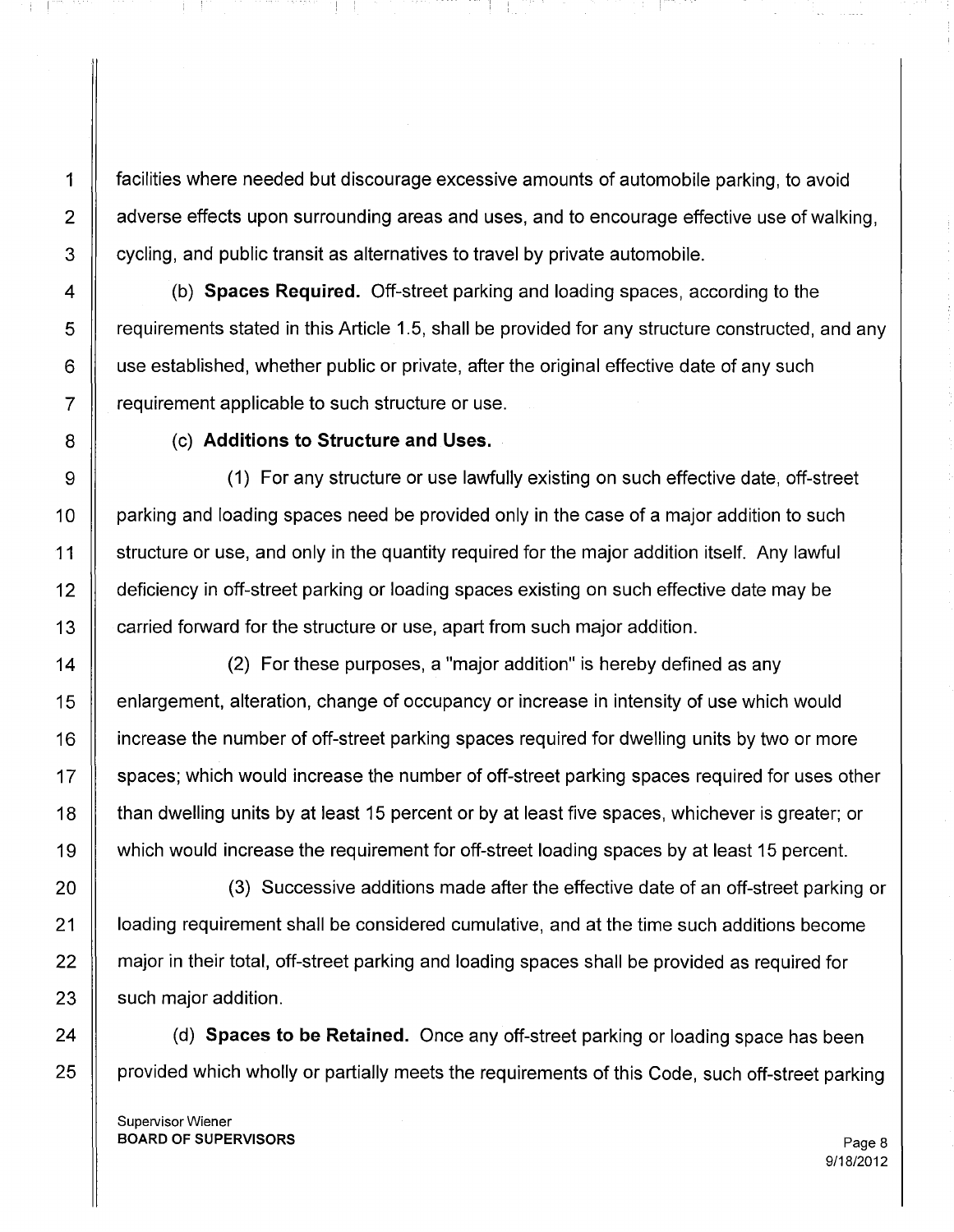1 | or loading space shall not thereafter be reduced, eliminated or made unusable in any manner; 2 | provided, however, that in the Outer Clement Neighborhood Commercial District a maximum  $3 \parallel$  of one off-street parking space may be used for the storage of materials for a commercial use 4 | if the commercial use is on a lot contiguous to the lot on which the parking space is located  $\overline{5}$   $\parallel$  and if access between the commercial use and the storage is available without the use of a 6  $\parallel$  public sidewalk or other public right-of-way and if the storage occurred prior to 1985. Any  $7 \parallel$  required residential parking space may be leased or rented on a monthly basis to serve the 8 *a in early <i>resident of any dwelling unit within 1,250 feet of said parking space, as provided under Section* 9 204.5(b)(1) of this Code, and such lease or rental shall not be considered a reduction or 10 | elimination of required spaces.

11 (e) **Parking in Excess of the Maximum Permitted.** Any off-street parking space or 12 Spaces which existed lawfully at the effective date of this Section and which have a total 13 number in excess of the maximum permitted off-street parking spaces permitted under 14 Section 151.1 shall be considered noncomplying features pursuant to Section 180(a)(2) and 15 | shall be regulated as set forth in Section 188.

17 N Section 5. The Planning Code is hereby amended by amending Section 204.5 to read  $18$  | as follows:

19 SEC. 204.5. **PARKING AND LOADING AS ACCESSORY USES.**

20 **In order to be classified as an accessory use**, off-street parking and loading shall meet  $21$  | all of the following conditions:

 $22$   $\parallel$  (a) Such parking or loading facilities shall be located on the same lot as the structure  $23$   $\parallel$  or use served by them. (For provisions concerning required parking on a separate lot as a 24 | principal or conditional use, see Sections 156, 159, 160 and 161 of this Code.)

Supervisor Wiener BOARD OF SUPERVISORS And the state of the state of the state of the state of the state of the state of the state of the state of the state of the state of the state of the state of the state of the state of the state of th

9/18/2012

! !

الأباد ومعاقل بتعبيد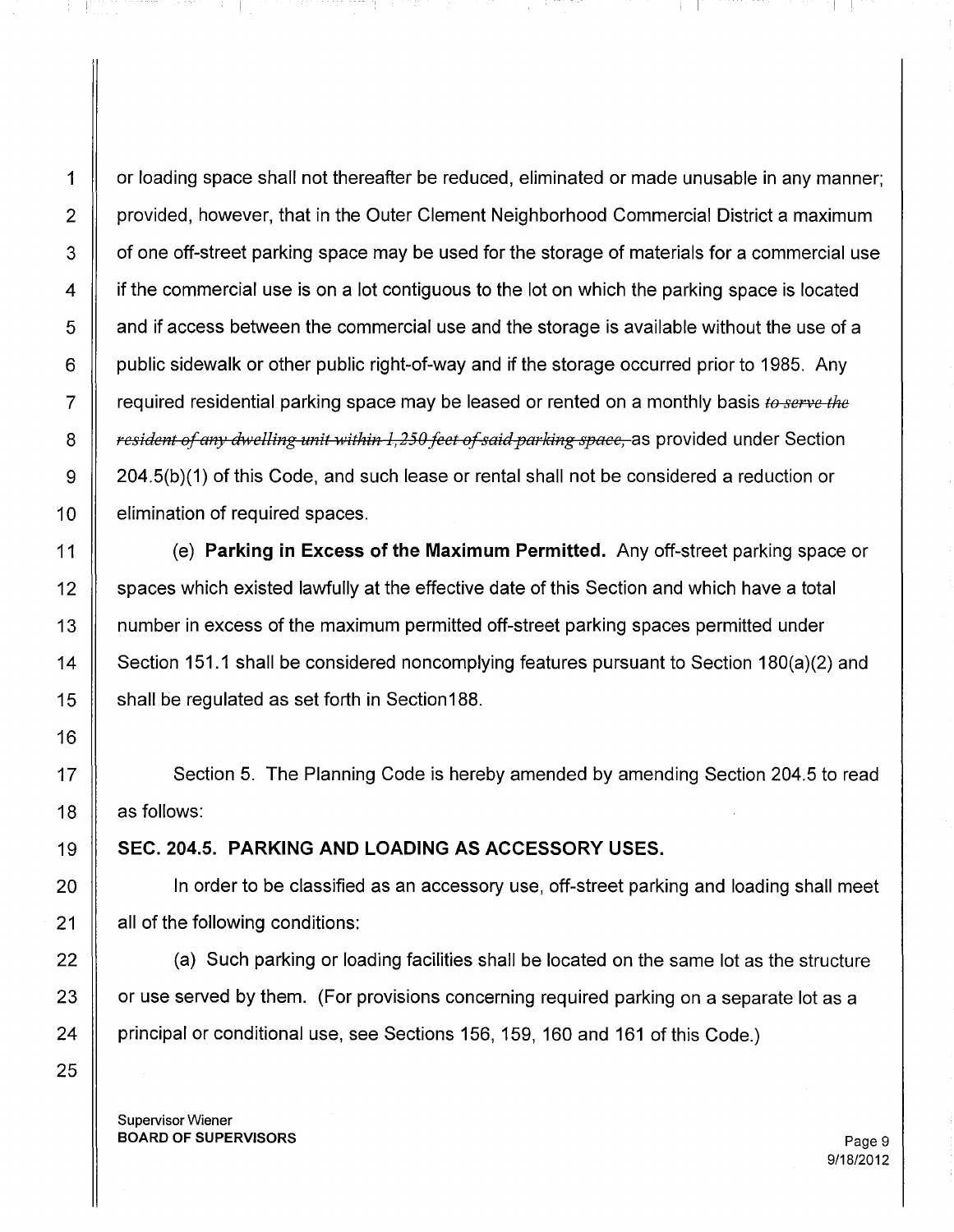1  $\parallel$  (b) Unless rented on a monthly basis to serve a dwelling unit  $within\,I,250-feet$  pursuant 2  $\parallel$  to Section 204.5(b)(1), below, accessory parking facilities for any dwelling in any R District  $3 \parallel$  shall be limited, further, to storage of private passenger automobiles, private automobile 4  $\parallel$  trailers and boats, and trucks of a rated capacity not exceeding % ton. Notwithstanding any  $\overline{5}$  | provision of this Code to the contrary, the following shall be permitted as an accessory use:

 (1) Lease, *oflawfully existing off-street residential parking spaces by the property owner or manager,* for *a* term of no less than one month, of a lawfully existing off-street parking 7  $\parallel$  space that is required or permitted to serve a dwelling unit on the same lot, is permitted as follows:  $\parallel$  (A) for use by any resident of a dwelling unit located on a different lot within 1,250 feet of such parking space;- *or (B2 for use by any resident ofa dwelling unit located on a different lot within the*  $\parallel$  City and County of San Francisco so long as no more than five (5) spaces are rented to those who live *beyond 1,250 feet ofsuch parking space.*

13 **(c)** Accessory parking facilities shall include only those facilities which do not exceed 14  $\parallel$  the following amounts for a structure, lot or development: three spaces where one space is 15 | required by this Code; four spaces where two spaces are required by this Code; 150 percent 16 | of the required number of spaces where three or more spaces are required by this Code; and, 17 **igns** in all districts other than NC, 15 spaces or seven percent of the total gross floor area of the 18 Structure or development, whichever is greater, or in NC Districts, three spaces, where no off-19 Street parking spaces are required by this Code. For purposes of calculation under the last 20  $\parallel$  provision just stated, gross floor area shall be as defined by this Code, and the area 21 | considered to be devoted to parking shall be only the parking spaces and aisles, excluding  $22$   $\parallel$  entrance and exit driveways and ramps. Off-street parking facilities which exceed the  $23$   $\parallel$  amounts stated in this Subsection (c) shall be classified as either a principal or a conditional 24 || use, depending upon the use provisions applicable to the district in which such facilities are

. **J** . L . T. . . . .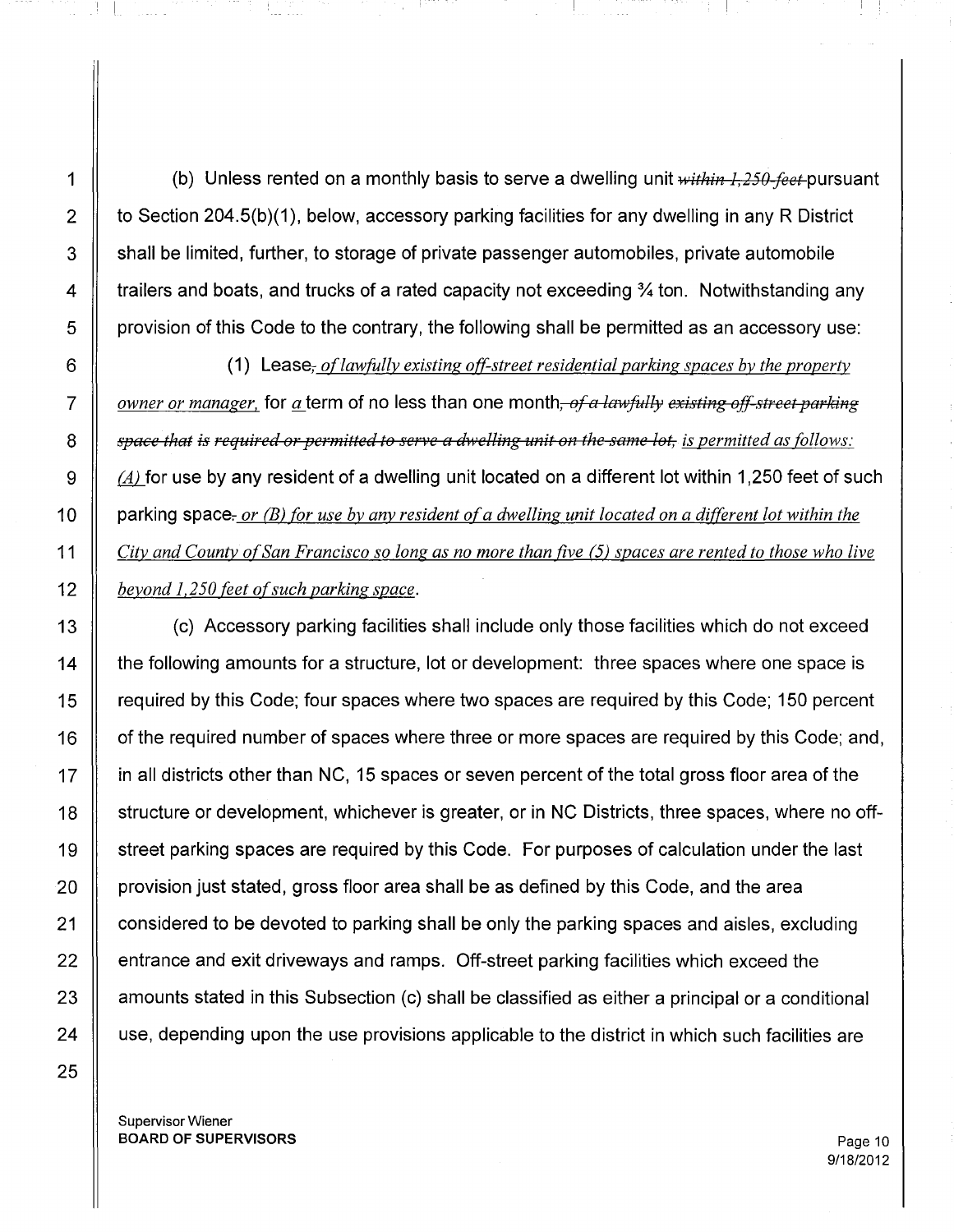1 | located. This subsection (c) does not apply to districts subject to Section 151.1, which 2 | establishes maximum amounts of accessory parking for all uses in those districts.

4 Section 6. The San Francisco Police Code is hereby amended by amending Section  $5 \parallel 1215$  to read as follows:

## 6 SEC. 1215 **COMMERCIAL PARKING PERMITS.**

7 (a) **Definitions.** The following definitions shall apply in Police Code Sections 2.9, 2.26 8 | and 1215 through 1215.7 and Business and Tax Regulations Code Section 22.

9 (1) **Chief of Police.** The Chief of the San Francisco Police Department, or 10 designee.

11 (2) **Commercial parking permit.** A permit the Chief of Police issues under this  $12$  Section to operate a parking garage or parking lot.

13 (3) **Covered crimes.** The crimes of assault, battery, burglary, robbery, theft 14 | including identity theft, receipt of stolen property, breaking or removing parts from a vehicle, 15 | malicious mischief to a vehicle, unlawful use or tampering by bailee of a vehicle, altering a 16 vehicle identification, tax fraud or evasion, and any offense related to the use of alcohol, 17 narcotics or controlled substances while operating or in connection with a vehicle, committed 18 | anywhere in the United States of America.

19 (4) **Entertainment Establishment.** Any building, space, or structure operating 20 | under a "Place of Entertainment" permit issued pursuant to San Francisco Police Code 21 Section 1060 et seq. or operating under an "Extended Hours Premises" permit issued 22 | pursuant to San Francisco Police Code section 1070 et seq.

23 (5) **Parking garage.** Any building or structure, or any portion of a building or 24  $\parallel$  structure, where members of the public may park or store motor vehicles for a charge. This 25 | definition does not include any parking garage in a residential building or development that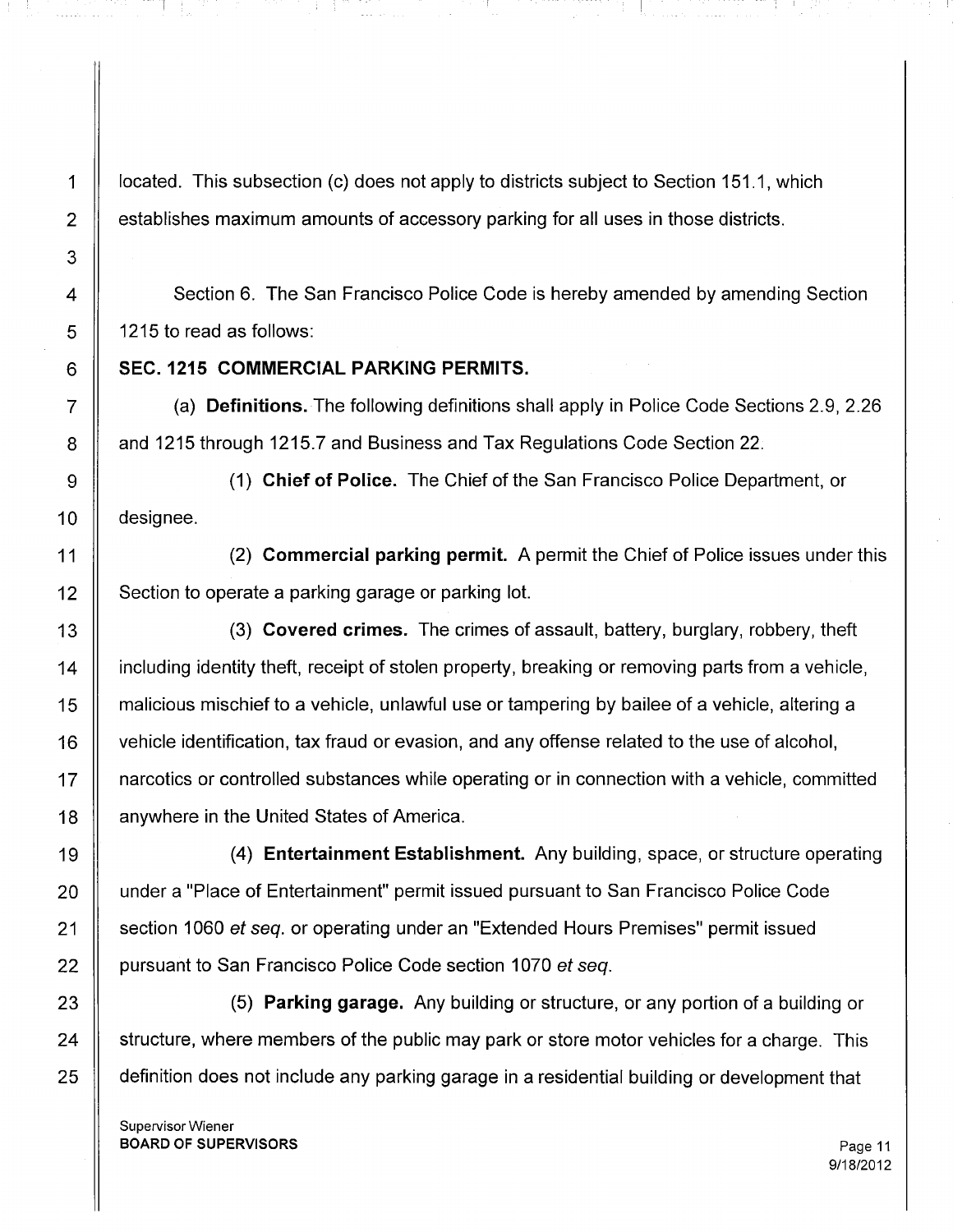$\parallel$  provides parking for a charge as a convenience or amenity for residents or their guests only. 2 cr any parking garage in a residential building that rents not more than five spaces to non-residents of *the building on a monthly basis and is registered with the Tax Collector pursuant to Article 9, Section 609 ofthe Business and Tax Regulations Code.*

 (6) **Parking lot.** Any outdoor or uncovered space, including any plot, place, lot, **parcel, yard or enclosure, or any portion of such a space, where members of the public may**  park or store motor vehicles for a charge. This definition does not include any outdoor or 8 I uncovered space that is part of a residential building or development that provides parking for 9 a charge as a convenience or amenity for residents or their guests only:-, *or any outdoor or*  $\parallel$  uncovered space that is part of a residential building that rents not more than five spaces to non- *residents ofthe building on a monthly basis and is registered with the Tax Collector pursuant to Article* 9, *Section 609 ofthe Business and Tax Regulations Code.*

13 (7) **Person.** Any individual, firm, company, corporation, partnership, joint 14 | venture, association, organization or other legal entity. When Sections 1215 through 1215.6 15 | require a person to provide or list a name, the person must provide or list any prior names and 16 | aliases.

17 (8) **Prevailing Party.** Prevailing Party has the same meaning as set forth in 18 California Code of Civil Procedure Section 1032, or any successor provision. "Prevailing 19 Party" includes the City in actions where the City obtains an injunction and/or civil penalties or 20 | other monies under Sections 1215 through 1215.6 or under State law.

21 (b) **Permit Requirement.** A person may not operate a parking garage or parking lot, 22 directly or indirectly, unless the person holds a commercial parking permit issued by the Chief 23 | of Police. This Section requires a separate commercial parking permit for each parking 24 | garage and parking lot. The Chief of Police shall close immediately any parking garage or 25 parking lot operating without the required commercial parking permit. *A parking garage or*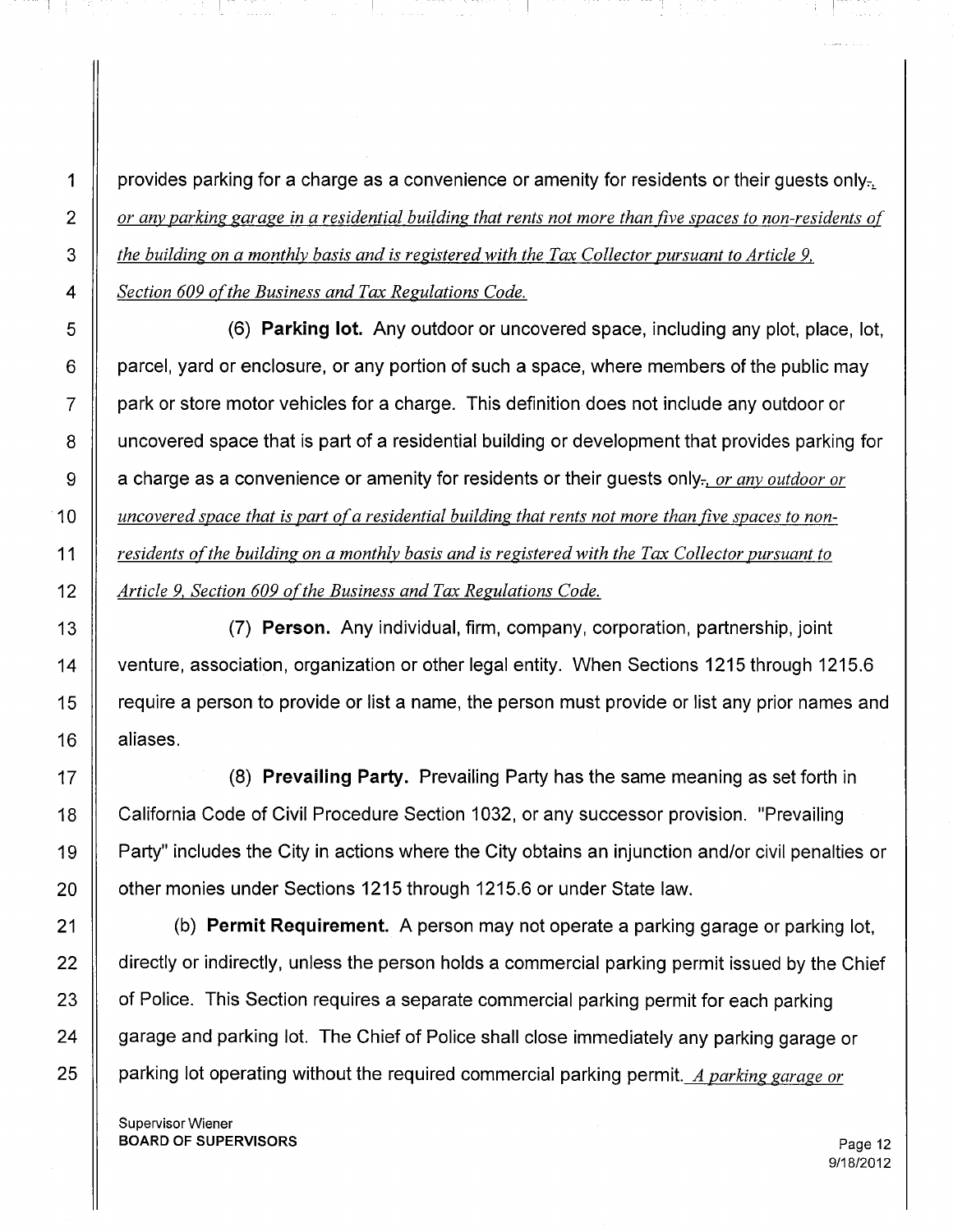1 *parking lot that is registered with the Tax Collector pursuant to Article* 9, *Section 609, ofthe Business 2 and Tax Regulations Code is not required to hold a commercial parking permit under this Section.*

3 (c) **Annual Permit.** Each commercial parking permit shall authorize the permittee to 4  $\parallel$  operate the permitted parking garage or parking lot for one year from the date the Chief of 5 **Police issues the permit, unless the Chief of Police suspends or revokes the permit. Each**  $6 \parallel$  commercial parking permit shall expire by operation of law at the end of the one year period. 7 Notwithstanding Section 2.10 of the Police Code, a permittee wishing to operate beyond the 8 | one year permit term must obtain a new commercial parking permit before the existing permit  $9 \parallel$  expires.

Section 7. Effective Date. This Ordinance shall become effective 30 days from the date of passage.

14 Section 8. This section is uncodified. In enacting this Ordinance, the Board intends to 15 degment only those words, phrases, paragraphs, subsections, sections, articles, numbers, 16 | punctuation, charts, diagrams, or any other constituent part of the Business and Tax 17 **A** Regulations Code, Planning Code and Police Code that are explicitly shown in this legislation 18 | as additions, deletions, Board amendment additions, and Board amendment deletions in 19 accordance with the "Note" that appears under the official title of the legislation.

APPROVED AS TO FORM: DENNIS J. HERRERA, City Attorney

BETTING OF THE NEWS ONLY THE U.S. ONLY THE U.S. OF

Deputy City Attorney

Supervisor Wiener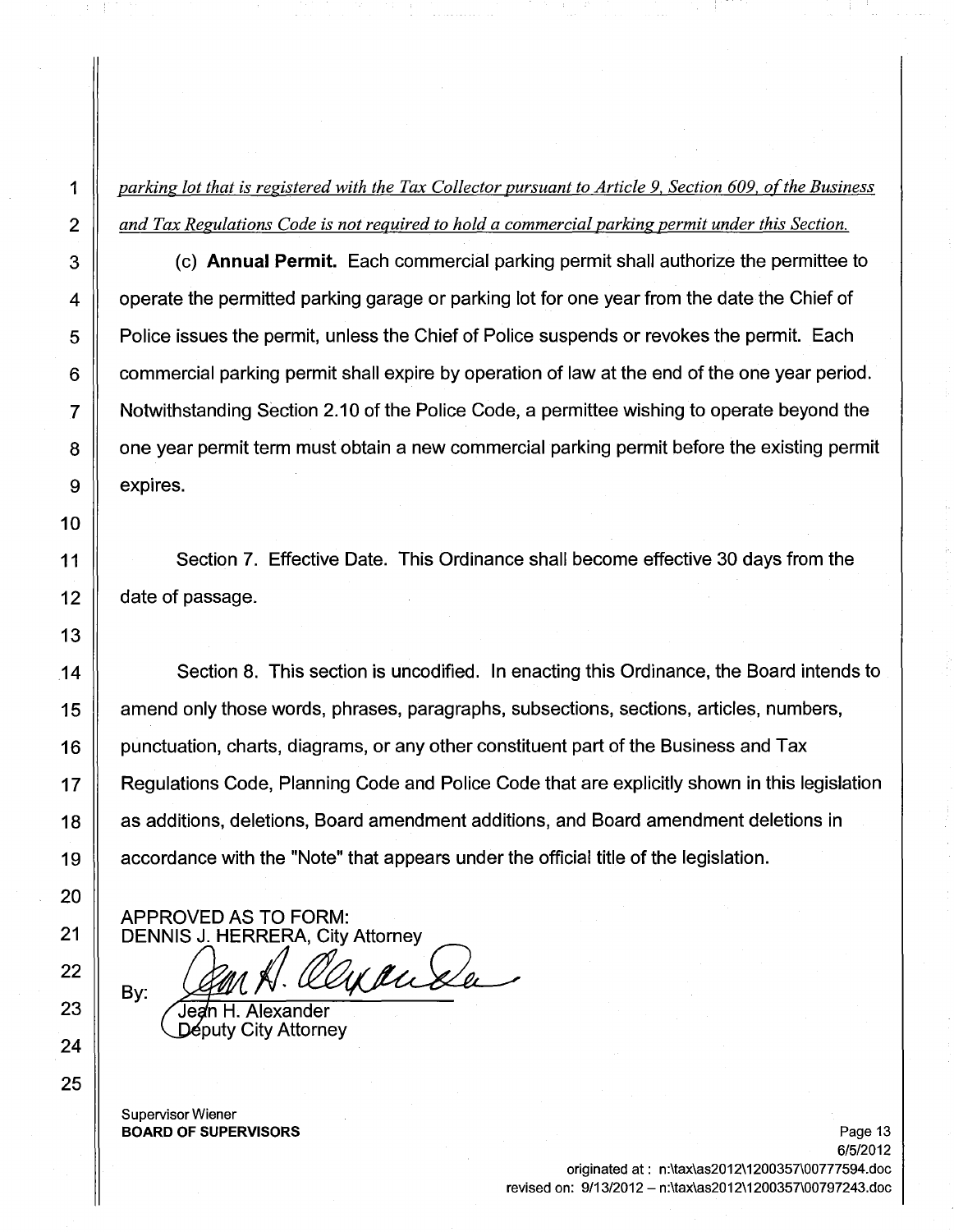

File Number: 120631 Date Passed: September 25,2012

Ordinance amending the San Francisco Business and Tax Regulations Code by adding Section 609 to establish Parking Tax Simplification for Residential Properties to relieve residential property owners and managers renting five or fewer parking spaces in Parking Stations physically attached to or otherwise associated with the building from the requirement to: 1)(a) obtain a certificate of authority, (b) make monthly tax prepayments, (c) obtain a parking tax bond, and (d) providing amnesty from parking taxes, interest, penalties and fees owed for tax periods ending before April 1, 2011; 2) amending the Business and Tax Regulations Code Section 2219.7 to exempt property owners and managers registered pursuant to Section 609 from the requirement to pay the Revenue Control Equipment compliance fee; 3) amending the Planning Code Section 204.5 to allow as an accessory use up to five dwelling unit parking spaces to be leased to persons living off-site anywhere in the City; 4) making conforming changes to the Planning Code Section 150(d); 5) amending the Police Code Section 1215 to eliminate the requirement to hold a commercial parking permit for property owners and managers registered pursuant to Section 609 of the Business and Tax Regulations Code; and 6) making environmental findings and findings of consistency with the general plan.

September 12, 2012 Budget and Finance Committee - AMENDED, AN AMENDMENT OF THE WHOLE BEARING NEW TITLE

September 12,2012 Budget and Finance Committee - RECOMMENDED AS AMENDED

September 18, 2012 Board of Supervisors - AMENDED

Ayes: 11- Avalos, Campos, Chiu, Chu, Cohen, Elsbernd, Farrell, Kim, Mar, Olague and Wiener

September 18,2012 Board of Supervisors - PASSED ON FIRST READING AS AMENDED

Ayes: 10 - Avalos, Campos, Chiu, Chu, Cohen, Elsbernd, Farrell, Kim, Mar and Wiener Noes: 1 - Olague

September 25, 2012 Board of Supervisors - FINALLY PASSED

Ayes: 11 - Avalos, Campos, Chiu, Chu, Cohen, Elsbernd, Farrell, Kim, Mar, Olague and Wiener